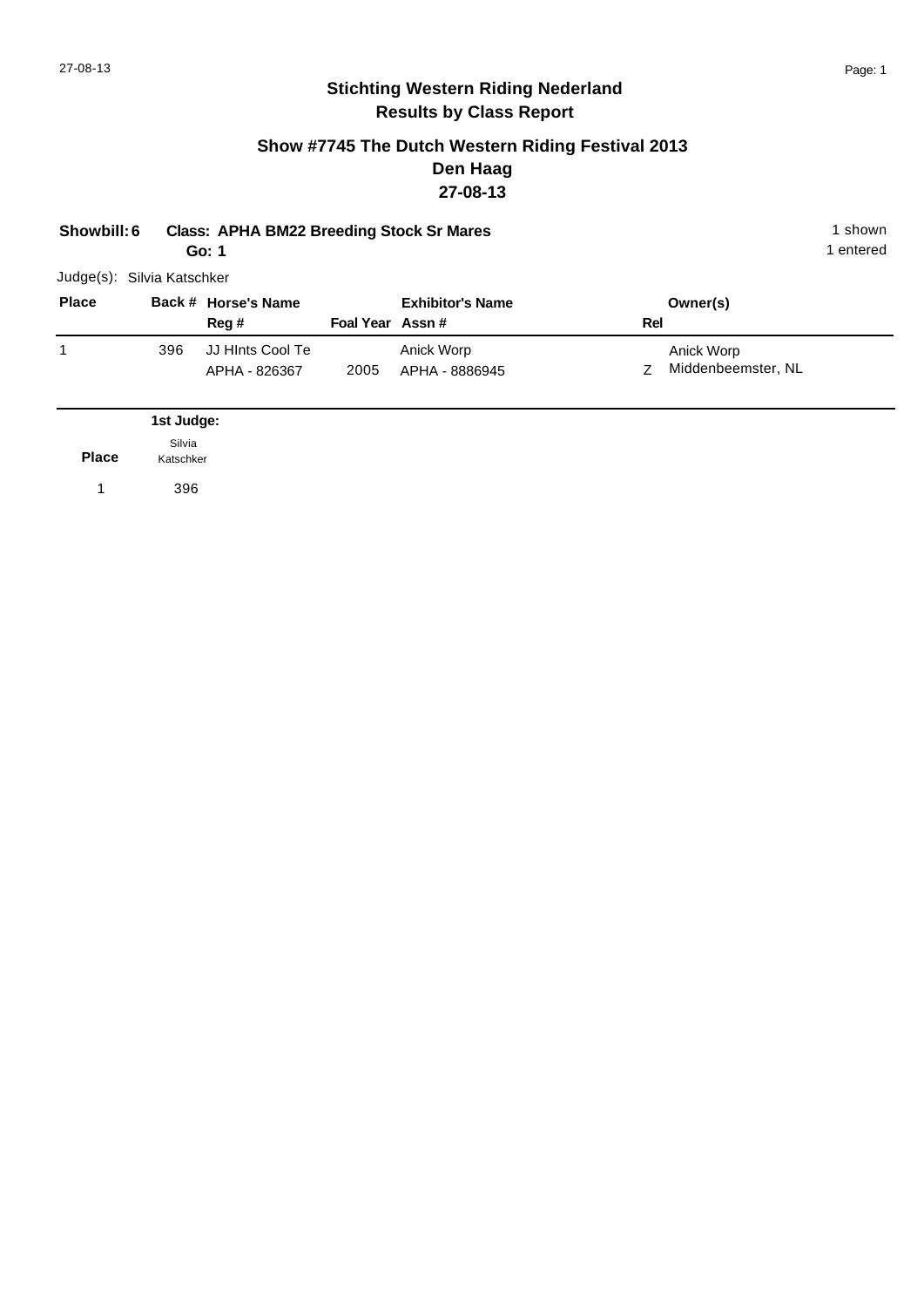#### **Show #7746 The Dutch Western Riding Festival 2013 Den Haag 27-08-13**

| Showbill: 6          |                   | <b>Class: APHA BM22 Breeding Stock Sr Mares</b><br>Go: 1 |                 |                              |     |                                  | 1 shown<br>1 entered |
|----------------------|-------------------|----------------------------------------------------------|-----------------|------------------------------|-----|----------------------------------|----------------------|
| Judge(s): Rick Lemay |                   |                                                          |                 |                              |     |                                  |                      |
| <b>Place</b>         |                   | Back # Horse's Name<br>Reg #                             | Foal Year Assn# | <b>Exhibitor's Name</b>      | Rel | Owner(s)                         |                      |
| 1                    | 396               | JJ HInts Cool Te<br>APHA - 826367                        | 2005            | Anick Worp<br>APHA - 8886945 | Ζ   | Anick Worp<br>Middenbeemster, NL |                      |
|                      | 1st Judge:        |                                                          |                 |                              |     |                                  |                      |
| <b>Place</b>         | <b>Rick Lemay</b> |                                                          |                 |                              |     |                                  |                      |
| 1                    | 396               |                                                          |                 |                              |     |                                  |                      |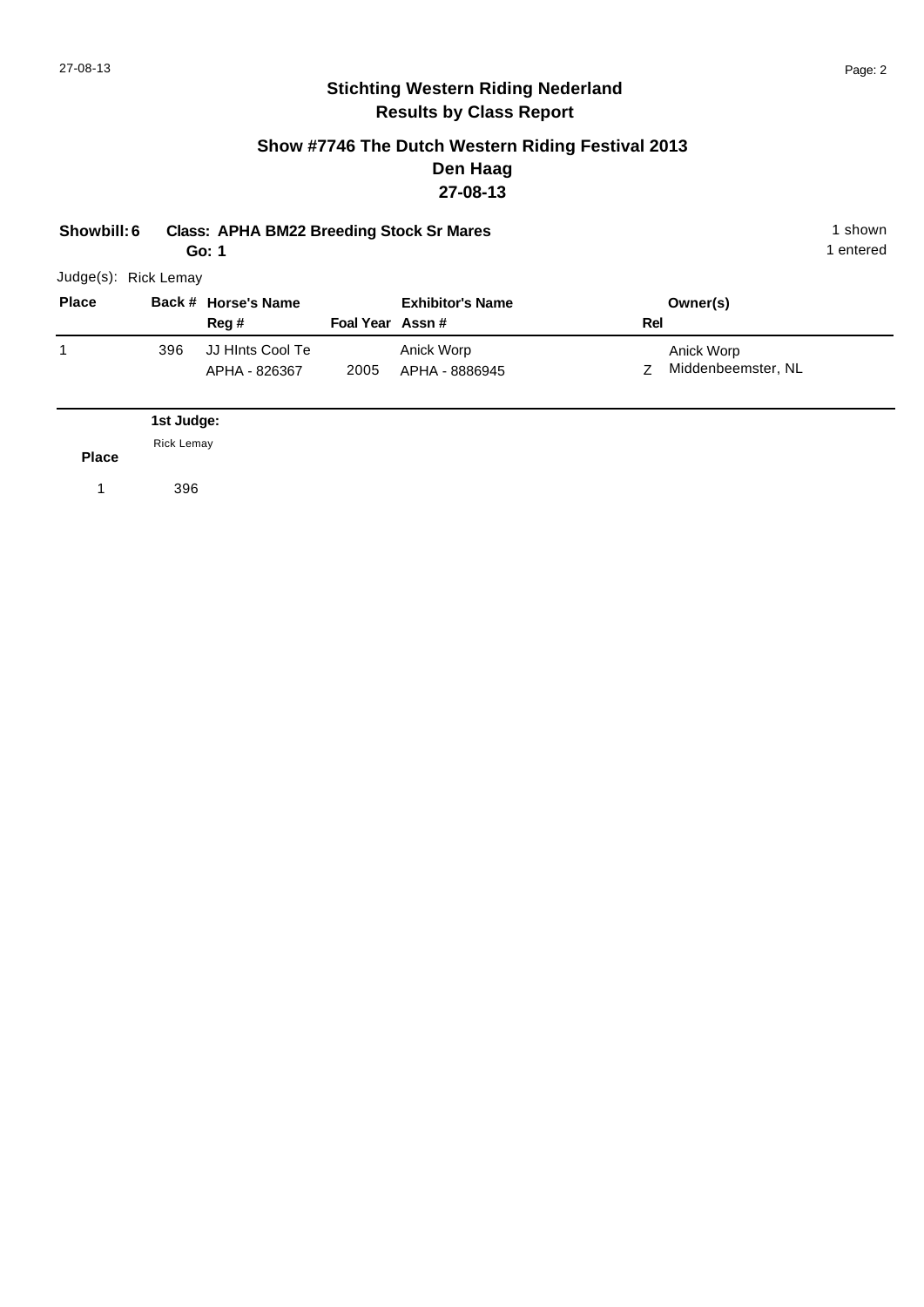#### **Show #7745 The Dutch Western Riding Festival 2013 Den Haag 27-08-13**

| Showbill: 9                |            | Go: 1               |                 | <b>Class: APHA BG22 Breeding Stock Sr Geldings</b> |                  |          | 0 shown<br>1 entered |
|----------------------------|------------|---------------------|-----------------|----------------------------------------------------|------------------|----------|----------------------|
| Judge(s): Silvia Katschker |            |                     |                 |                                                    |                  |          |                      |
| <b>Place</b>               |            | Back # Horse's Name |                 | <b>Exhibitor's Name</b>                            |                  | Owner(s) |                      |
|                            |            | Reg #               | Foal Year Assn# |                                                    | <b>Birthdate</b> | Rel      |                      |
|                            | 1st Judge: |                     |                 |                                                    |                  |          |                      |
| --                         | Silvia     |                     |                 |                                                    |                  |          |                      |

**Place** Katschker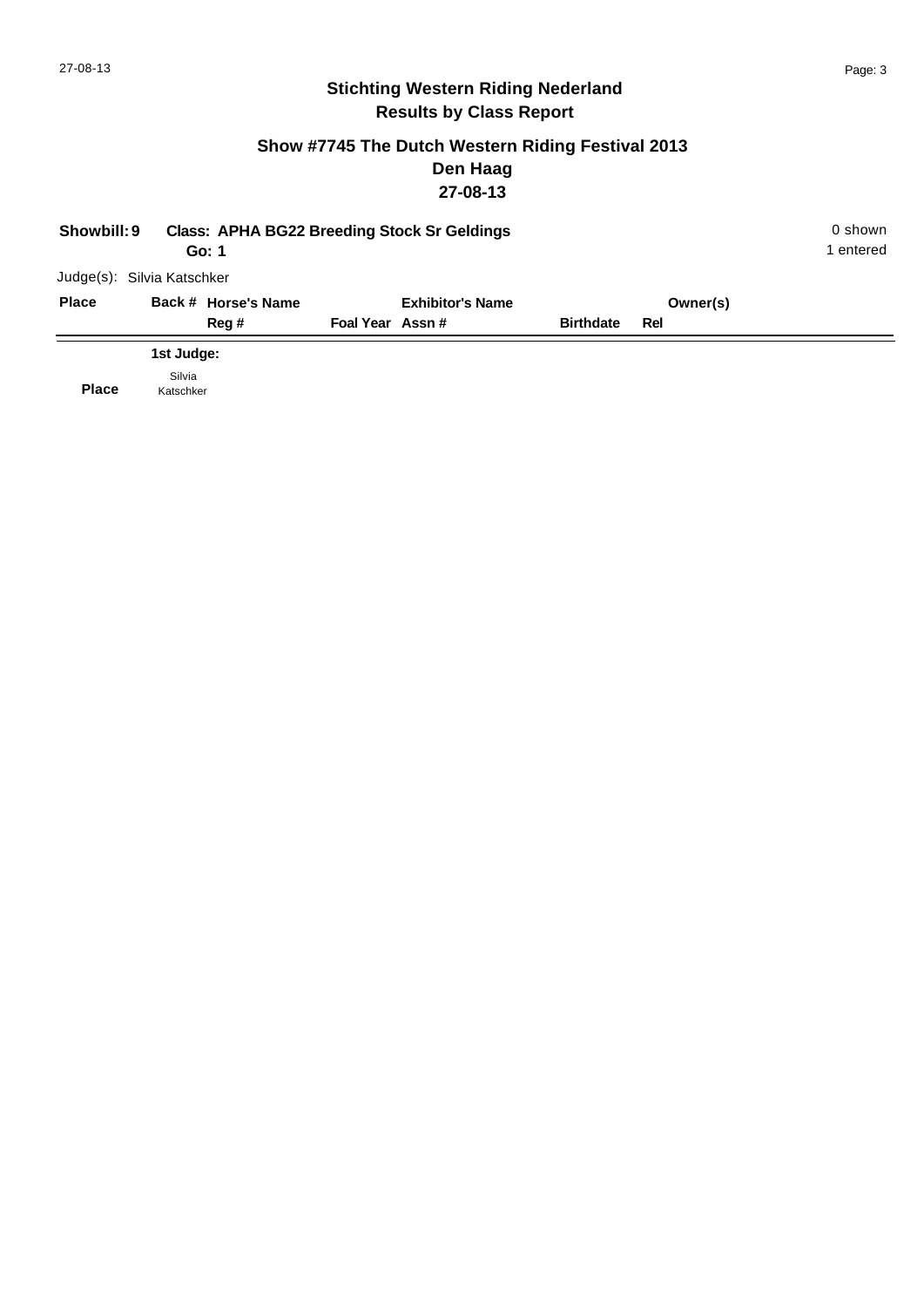#### **Show #7746 The Dutch Western Riding Festival 2013 Den Haag 27-08-13**

| Showbill: 9  |                      | Go: 1               |                 | <b>Class: APHA BG22 Breeding Stock Sr Geldings</b> |                  |          | 0 shown<br>1 entered |
|--------------|----------------------|---------------------|-----------------|----------------------------------------------------|------------------|----------|----------------------|
|              | Judge(s): Rick Lemay |                     |                 |                                                    |                  |          |                      |
| <b>Place</b> |                      | Back # Horse's Name |                 | <b>Exhibitor's Name</b>                            |                  | Owner(s) |                      |
|              |                      | Reg#                | Foal Year Assn# |                                                    | <b>Birthdate</b> | Rel      |                      |
|              | 1st Judge:           |                     |                 |                                                    |                  |          |                      |
| <b>Place</b> | <b>Rick Lemay</b>    |                     |                 |                                                    |                  |          |                      |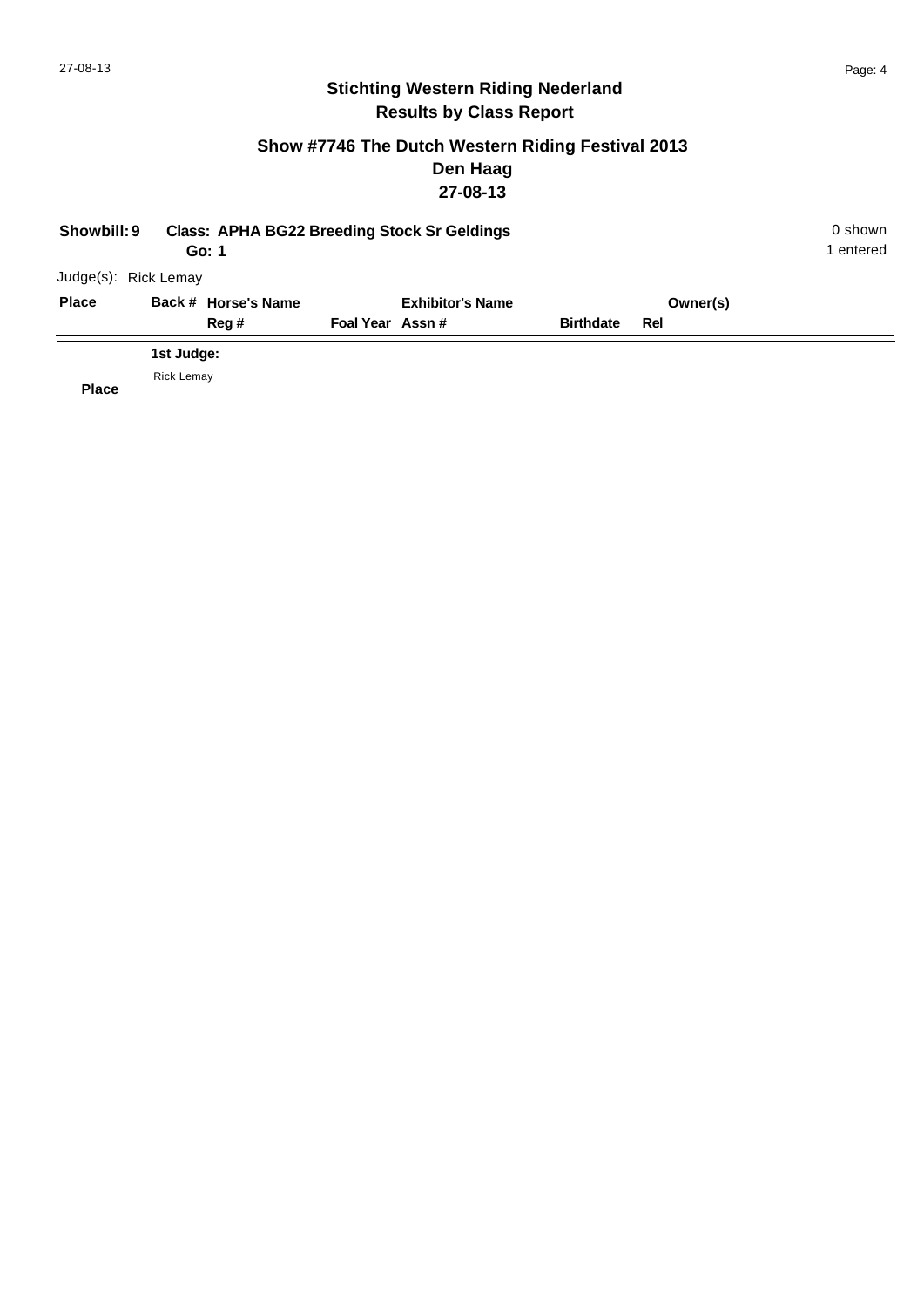#### **Show #7745 The Dutch Western Riding Festival 2013 Den Haag 27-08-13**

| Showbill: 10               |                     | Go: 1                               |                  | <b>Class: APHA ABSH Amt Breeding Stock Showmanship All Ages</b> |     |                    | 1 shown<br>1 entered |
|----------------------------|---------------------|-------------------------------------|------------------|-----------------------------------------------------------------|-----|--------------------|----------------------|
| Judge(s): Silvia Katschker |                     |                                     |                  |                                                                 |     |                    |                      |
| <b>Place</b>               |                     | Back # Horse's Name<br>Reg #        | Foal Year Assn # | <b>Exhibitor's Name</b>                                         | Rel | Owner(s)           |                      |
| 1                          | 55                  | I Am What It Takes<br>APHA - 959949 | 2008             | Isabelle Van Seumeren<br>APHA - 8894566                         | Α   | Frans Seumeren Van |                      |
|                            | 1st Judge:          |                                     |                  |                                                                 |     |                    |                      |
| <b>Place</b>               | Silvia<br>Katschker |                                     |                  |                                                                 |     |                    |                      |
| 1                          | 55                  |                                     |                  |                                                                 |     |                    |                      |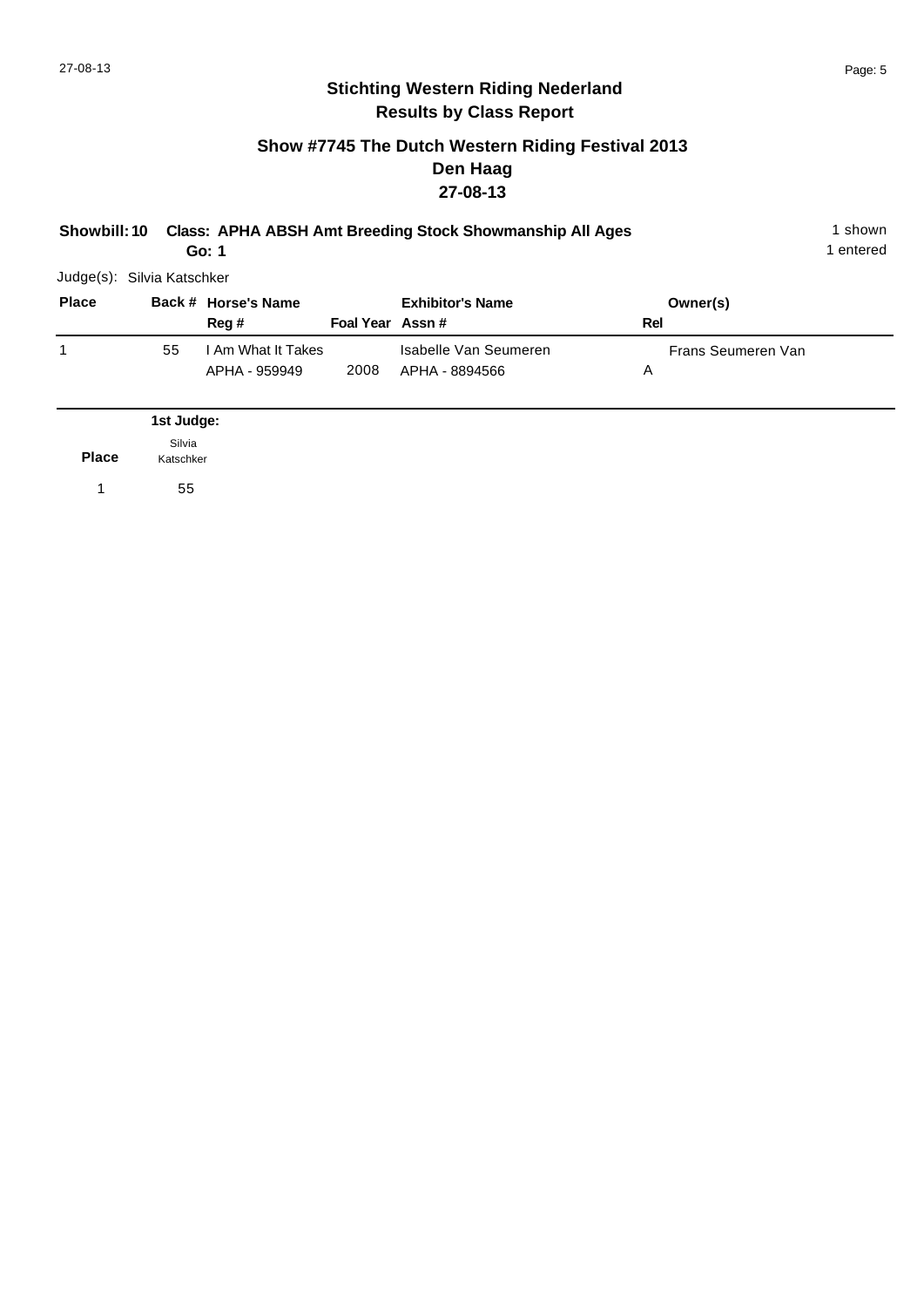## **Show #7746 The Dutch Western Riding Festival 2013 Den Haag 27-08-13**

| <b>Showbill: 10</b>  |                   | Go: 1                               |                 | <b>Class: APHA ABSH Amt Breeding Stock Showmanship All Ages</b> |     |                    | 1 shown<br>1 entered |
|----------------------|-------------------|-------------------------------------|-----------------|-----------------------------------------------------------------|-----|--------------------|----------------------|
| Judge(s): Rick Lemay |                   |                                     |                 |                                                                 |     |                    |                      |
| <b>Place</b>         |                   | Back # Horse's Name<br>Reg #        | Foal Year Assn# | <b>Exhibitor's Name</b>                                         | Rel | Owner(s)           |                      |
| 1                    | 55                | I Am What It Takes<br>APHA - 959949 | 2008            | Isabelle Van Seumeren<br>APHA - 8894566                         | Α   | Frans Seumeren Van |                      |
|                      | 1st Judge:        |                                     |                 |                                                                 |     |                    |                      |
| <b>Place</b>         | <b>Rick Lemay</b> |                                     |                 |                                                                 |     |                    |                      |
| 1                    | 55                |                                     |                 |                                                                 |     |                    |                      |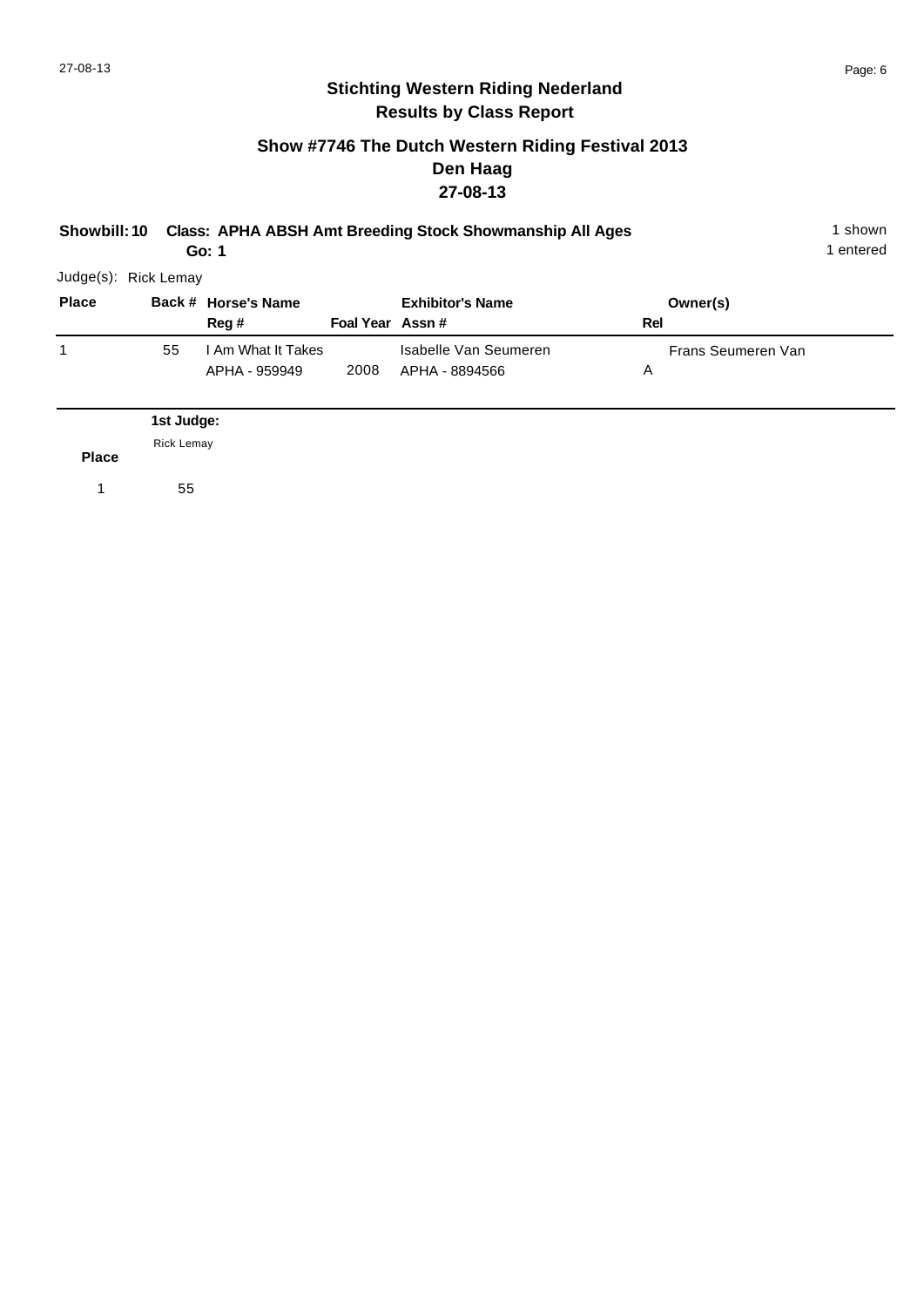### **Show #7745 The Dutch Western Riding Festival 2013 Den Haag 27-08-13**

**Showbill: 11 Class: APHA ABBH Amt Breeding Stock Hunter Under Saddle** 2 shown

**Go: 1**

55 16

1 2 2 entered

Judge(s): Silvia Katschker

|    | Reg #                               |                                                          | <b>Exhibitor's Name</b>                 |                 | Owner(s)                     |     |
|----|-------------------------------------|----------------------------------------------------------|-----------------------------------------|-----------------|------------------------------|-----|
| 55 | APHA - 959949                       | 2008                                                     | Isabelle Van Seumeren<br>APHA - 8894566 | A               | Frans Seumeren Van           |     |
| 16 | Jetalito Bars King<br>APHA - 913700 | 2007                                                     | Harm Grave<br>APHA - 0120290            | Z               | Harm Grave<br>Woldendorp, NL |     |
|    |                                     |                                                          |                                         |                 |                              |     |
|    |                                     | Back # Horse's Name<br>1st Judge:<br>Silvia<br>Katschker | I Am What It Takes                      | Foal Year Assn# |                              | Rel |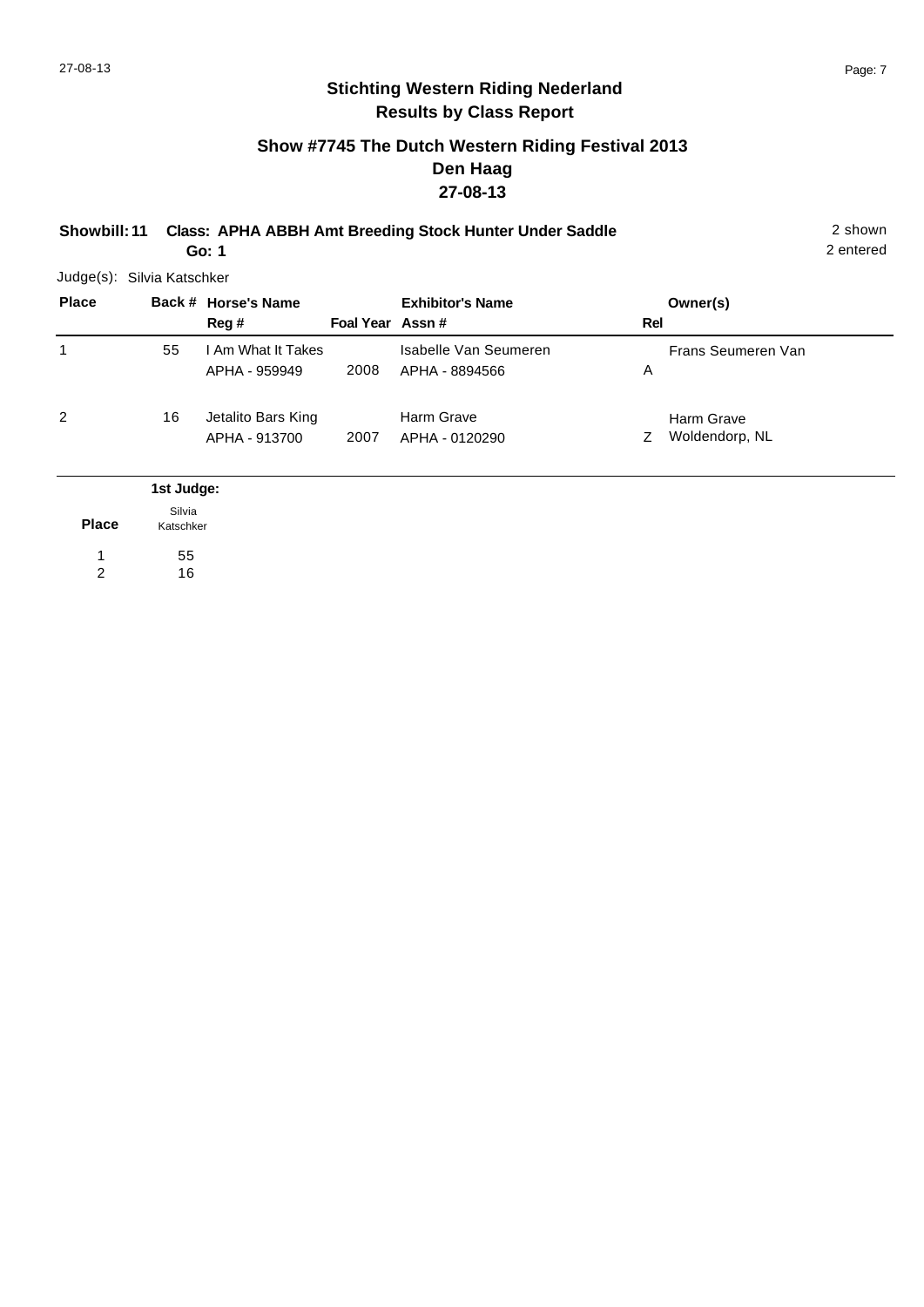### **Show #7746 The Dutch Western Riding Festival 2013 Den Haag 27-08-13**

**Showbill: 11 Class: APHA ABBH Amt Breeding Stock Hunter Under Saddle** 2 shown

**Go: 1**

2 entered

Judge(s): Rick Lemay

| <b>Place</b> |                   | Back # Horse's Name<br>Reg#         | Foal Year Assn# | <b>Exhibitor's Name</b>                 | Rel | Owner(s)                     |
|--------------|-------------------|-------------------------------------|-----------------|-----------------------------------------|-----|------------------------------|
| 1            | 55                | I Am What It Takes<br>APHA - 959949 | 2008            | Isabelle Van Seumeren<br>APHA - 8894566 | A   | Frans Seumeren Van           |
| 2            | 16                | Jetalito Bars King<br>APHA - 913700 | 2007            | Harm Grave<br>APHA - 0120290            | Z   | Harm Grave<br>Woldendorp, NL |
|              | 1st Judge:        |                                     |                 |                                         |     |                              |
| <b>Place</b> | <b>Rick Lemay</b> |                                     |                 |                                         |     |                              |

55 1

16 2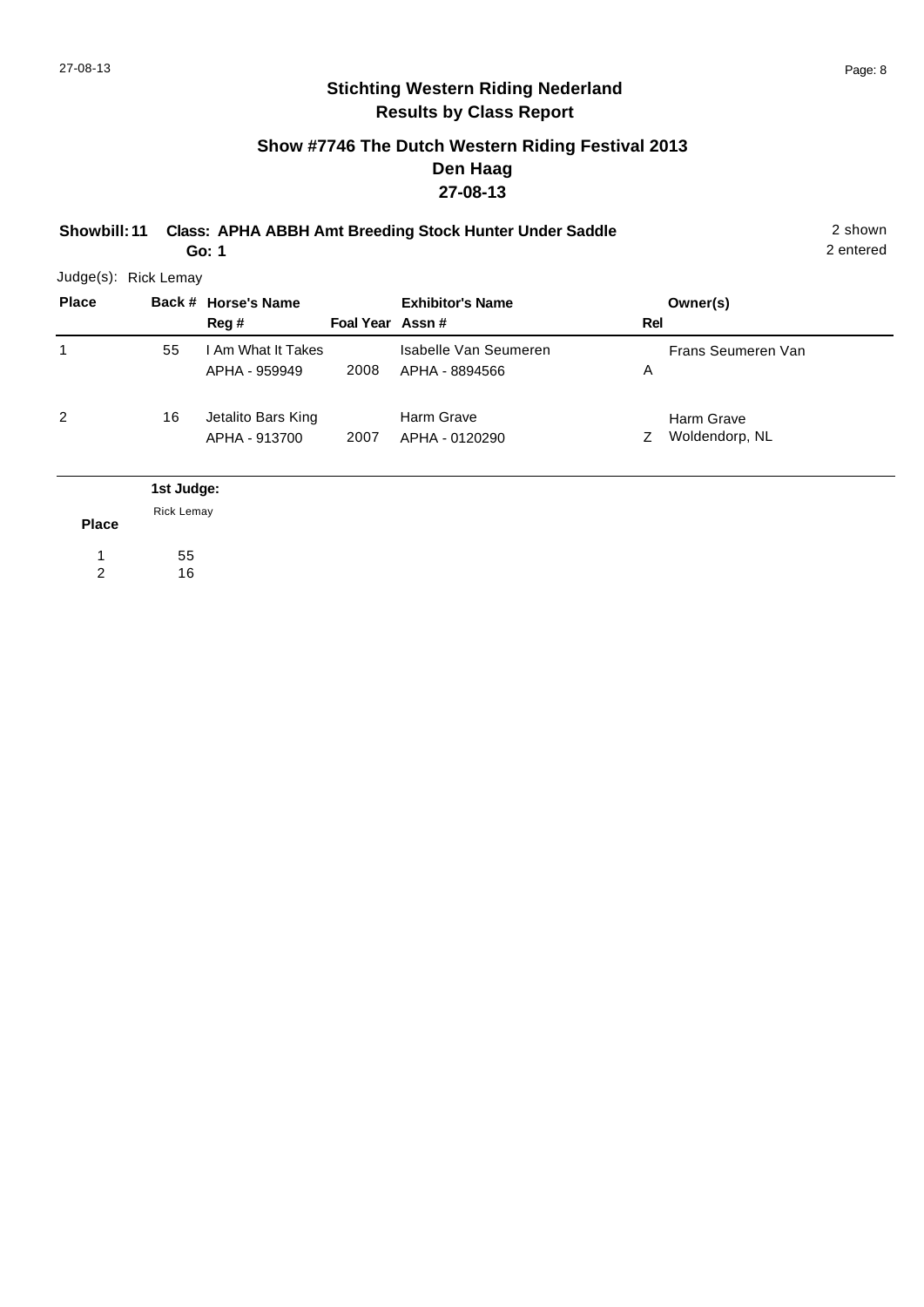## **Show #7745 The Dutch Western Riding Festival 2013 Den Haag 27-08-13**

**Showbill: 12 Class: APHA BBH1 Breeding Stock Hunter Under Saddle** 3 shown **Go: 1**

Judge(s): Silvia Katschker

| <b>Place</b> |     | Back # Horse's Name<br>Reg#         | Foal Year Assn# | <b>Exhibitor's Name</b>                 | Rel | Owner(s)                         |
|--------------|-----|-------------------------------------|-----------------|-----------------------------------------|-----|----------------------------------|
| 1            | 55  | I Am What It Takes<br>APHA - 959949 | 2008            | Isabelle Van Seumeren<br>APHA - 8894566 | A   | Frans Seumeren Van               |
| 2            | 16  | Jetalito Bars King<br>APHA - 913700 | 2007            | Harm Grave<br>APHA - 0120290            | Z.  | Harm Grave<br>Woldendorp, NL     |
| 3            | 396 | JJ HInts Cool Te<br>APHA - 826367   | 2005            | Anick Worp<br>APHA - 8886945            | Z   | Anick Worp<br>Middenbeemster, NL |

|                | 1st Judge:          |
|----------------|---------------------|
| <b>Place</b>   | Silvia<br>Katschker |
|                | 55                  |
| $\overline{2}$ | 16                  |
| 3              | 396                 |

4 entered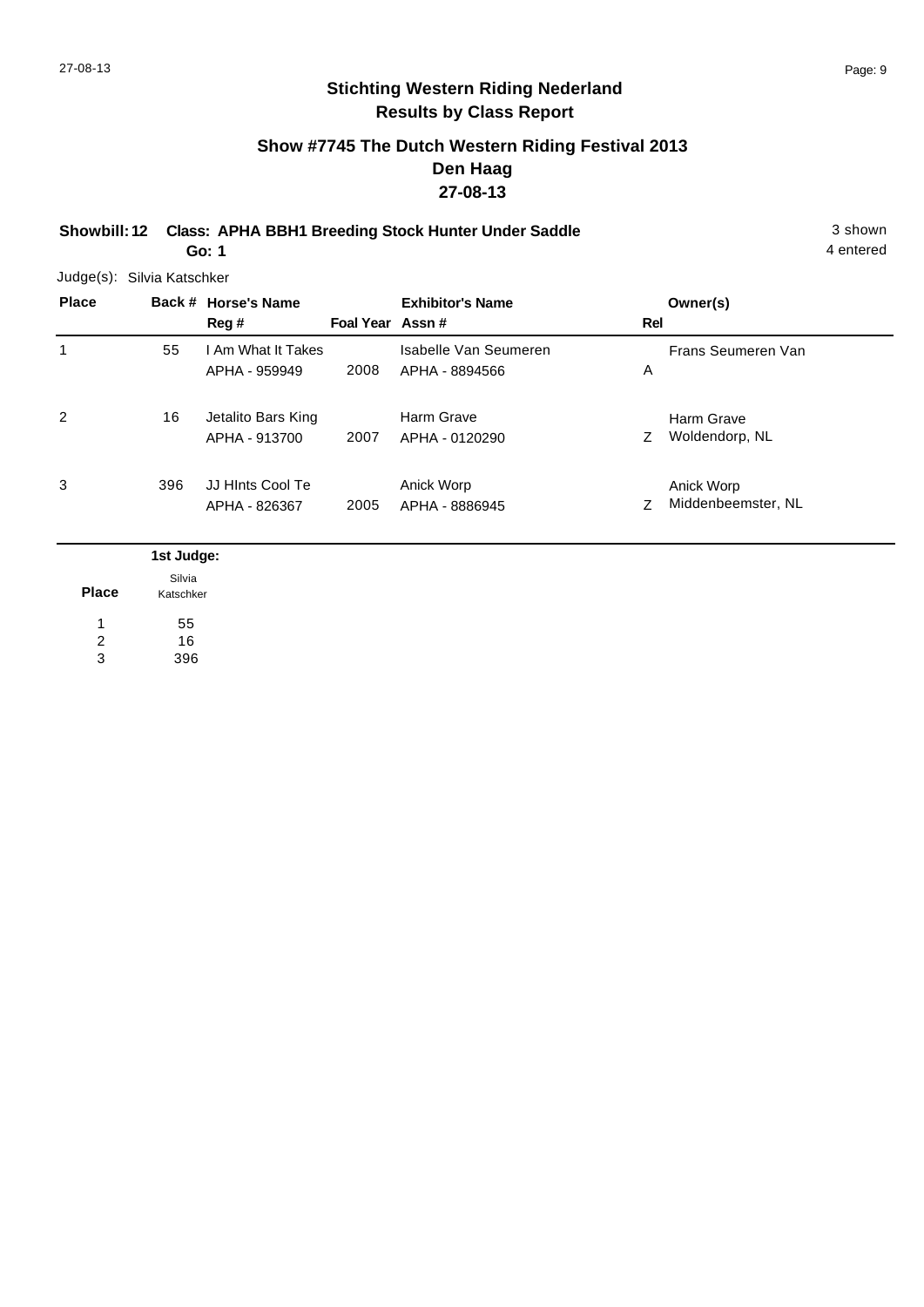4 entered

## **Stichting Western Riding Nederland Results by Class Report**

## **Show #7746 The Dutch Western Riding Festival 2013 Den Haag 27-08-13**

**Showbill: 12 Class: APHA BBH1 Breeding Stock Hunter Under Saddle** 3 shown **Go: 1**

| <b>Place</b> |     | Back # Horse's Name<br>Reg #        | Foal Year Assn# | <b>Exhibitor's Name</b>                 | <b>Rel</b> | Owner(s)                         |
|--------------|-----|-------------------------------------|-----------------|-----------------------------------------|------------|----------------------------------|
| 1            | 55  | I Am What It Takes<br>APHA - 959949 | 2008            | Isabelle Van Seumeren<br>APHA - 8894566 | Α          | Frans Seumeren Van               |
| 2            | 16  | Jetalito Bars King<br>APHA - 913700 | 2007            | Harm Grave<br>APHA - 0120290            | Z          | Harm Grave<br>Woldendorp, NL     |
| 3            | 396 | JJ HInts Cool Te<br>APHA - 826367   | 2005            | Anick Worp<br>APHA - 8886945            | Ζ          | Anick Worp<br>Middenbeemster, NL |

|                | 1st Judge: |
|----------------|------------|
|                | Rick Lemay |
| <b>Place</b>   |            |
|                | 55         |
| $\overline{c}$ | 16         |
| 3              | 396        |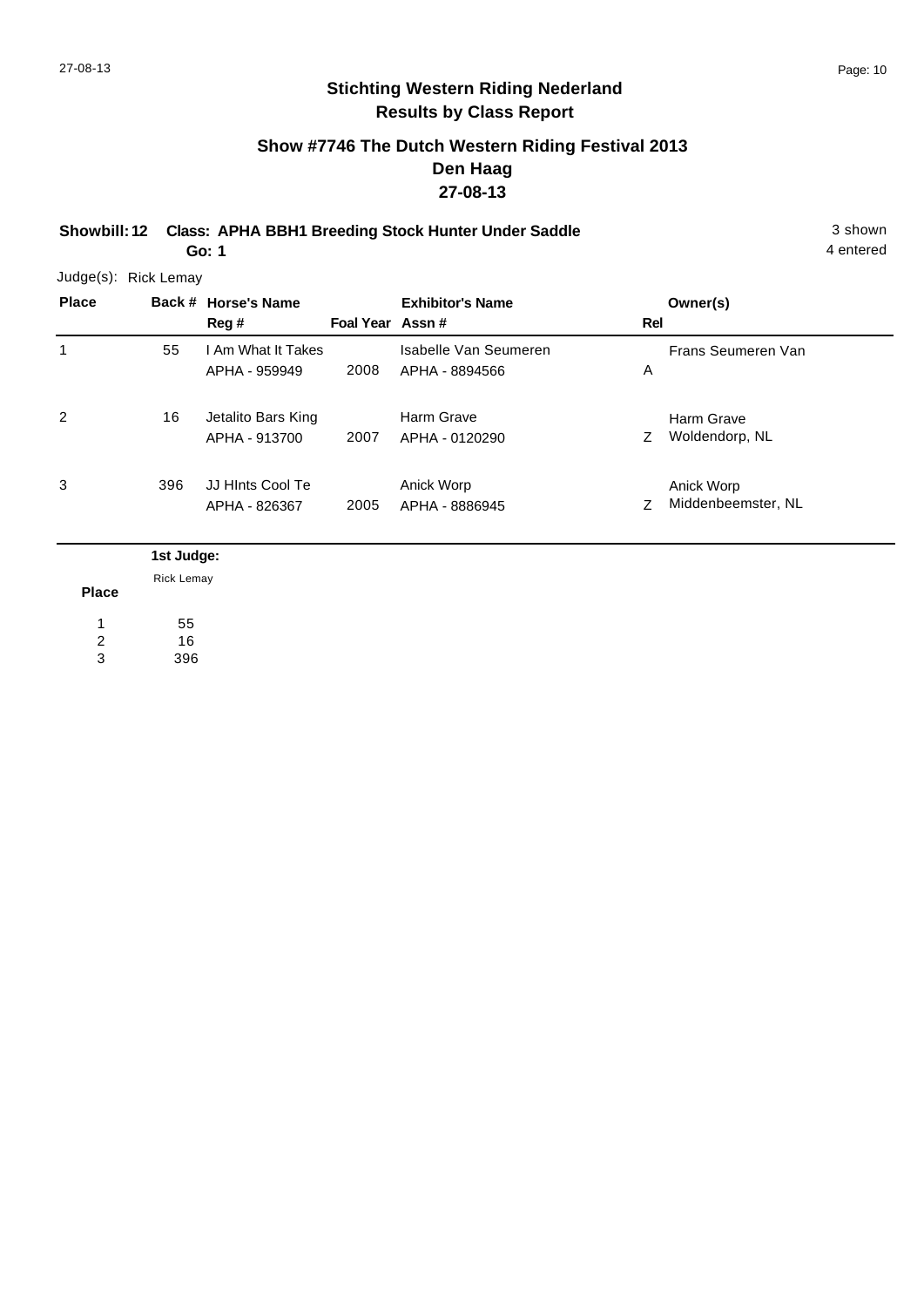## **Show #7745 The Dutch Western Riding Festival 2013 Den Haag 27-08-13**

**Showbill: 15 Class: APHA ABWP Amt Breeding Stock Western Pleasure All Ages** 4 shown **Go: 1**

4 entered

Judge(s): Silvia Katschker

| <b>Place</b> |     | Back # Horse's Name<br>Reg #                  | Foal Year Assn# | <b>Exhibitor's Name</b>                 | Rel | Owner(s)                      |
|--------------|-----|-----------------------------------------------|-----------------|-----------------------------------------|-----|-------------------------------|
| 1            | 228 | <b>Yellow Twostep Dancer</b><br>APHA - 938999 | 2007            | Seerske Zwiers<br>APHA - 8933180        | Z.  | Seerske Zwiers<br>Otterlo, NL |
| 2            | 55  | I Am What It Takes<br>APHA - 959949           | 2008            | Isabelle Van Seumeren<br>APHA - 8894566 | A   | Frans Seumeren Van            |
| 3            | 16  | Jetalito Bars King<br>APHA - 913700           | 2007            | Harm Grave<br>APHA - 0120290            |     | Harm Grave<br>Woldendorp, NL  |

|              | 1st Judge: |
|--------------|------------|
|              | Silvia     |
| <b>Place</b> | Katschker  |
|              | 228        |
| 2            | 55         |
| 3            | 16         |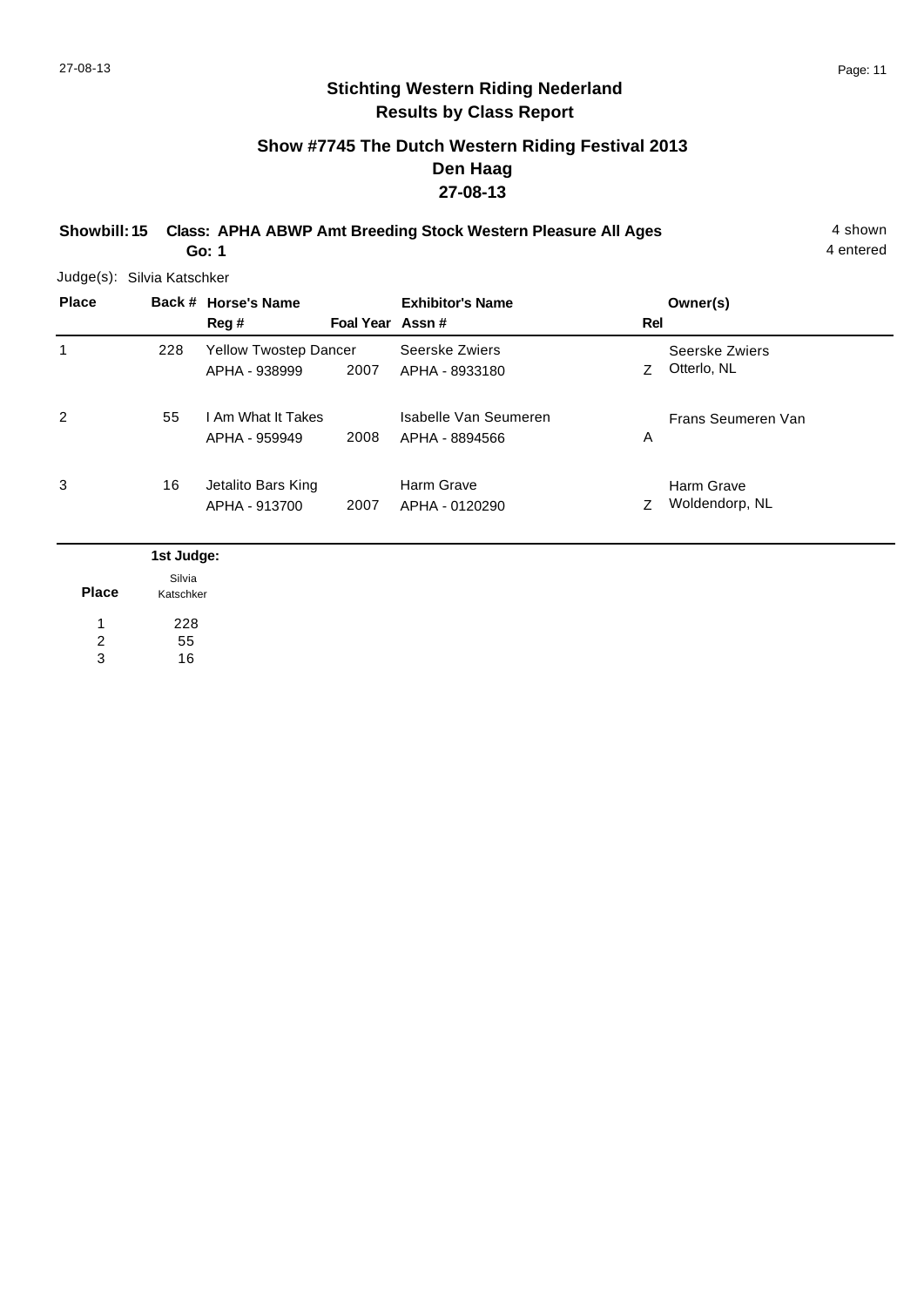## **Show #7746 The Dutch Western Riding Festival 2013 Den Haag 27-08-13**

**Showbill: 15 Class: APHA ABWP Amt Breeding Stock Western Pleasure All Ages** 4 shown **Go: 1**

4 entered

| <b>Place</b> |     | Back # Horse's Name<br>Reg#                   | Foal Year Assn# | <b>Exhibitor's Name</b>                 | Rel | Owner(s)                      |
|--------------|-----|-----------------------------------------------|-----------------|-----------------------------------------|-----|-------------------------------|
| 1            | 228 | <b>Yellow Twostep Dancer</b><br>APHA - 938999 | 2007            | Seerske Zwiers<br>APHA - 8933180        |     | Seerske Zwiers<br>Otterlo, NL |
| 2            | 55  | I Am What It Takes<br>APHA - 959949           | 2008            | Isabelle Van Seumeren<br>APHA - 8894566 | Α   | Frans Seumeren Van            |
| 3            | 16  | Jetalito Bars King<br>APHA - 913700           | 2007            | Harm Grave<br>APHA - 0120290            |     | Harm Grave<br>Woldendorp, NL  |

|              | 1st Judge:        |
|--------------|-------------------|
|              | <b>Rick Lemay</b> |
| <b>Place</b> |                   |
|              | 228               |
| 2            | 55                |
| 3            | 16                |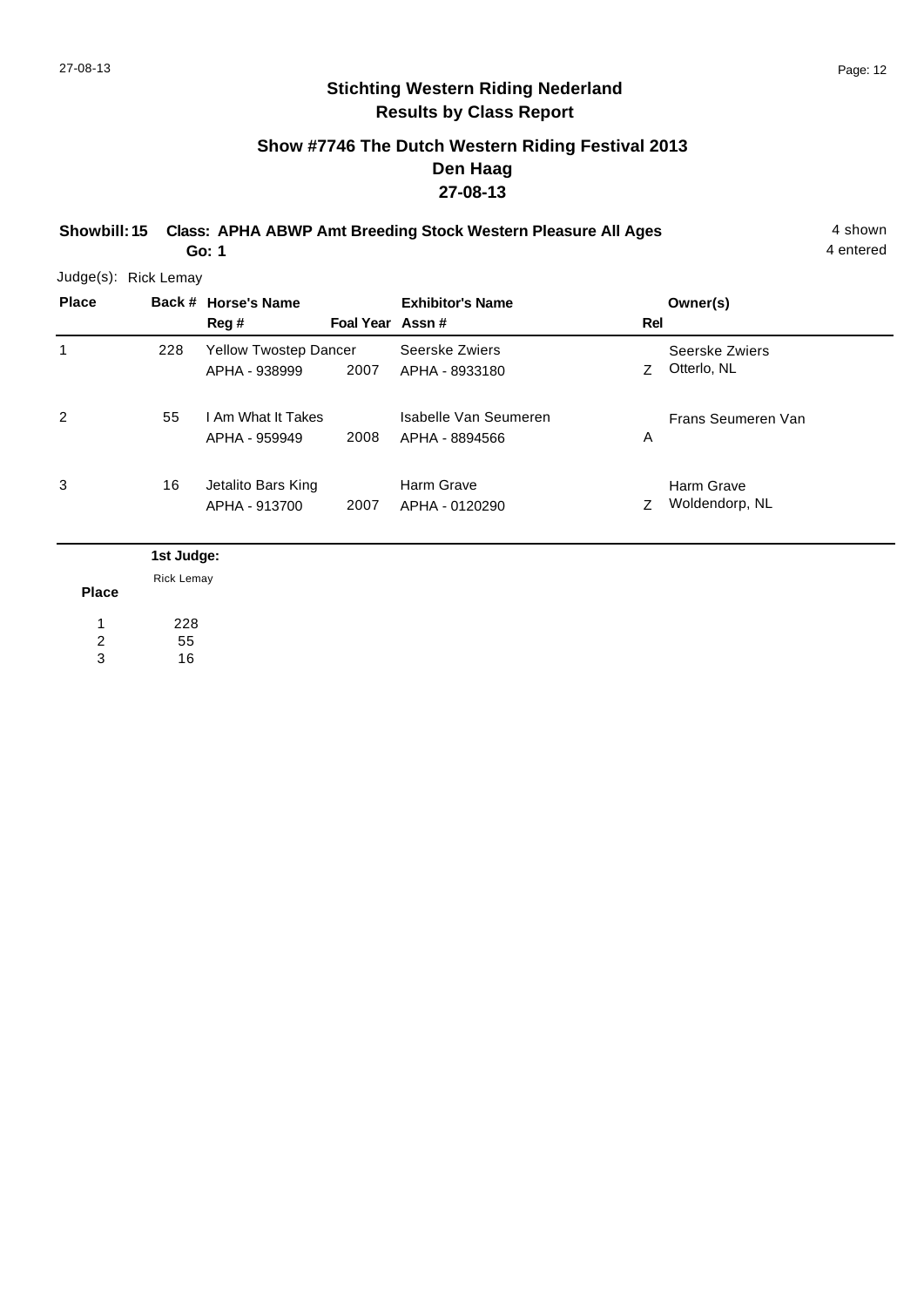5 entered

# **Stichting Western Riding Nederland Results by Class Report**

## **Show #7745 The Dutch Western Riding Festival 2013 Den Haag 27-08-13**

**Showbill: 16 Class: APHA BWP1 Breeding Stock Western Pleasure** 4 shown **Go: 1**

|              | Judge(s): Silvia Katschker |                        |                 |                         |     |                    |
|--------------|----------------------------|------------------------|-----------------|-------------------------|-----|--------------------|
| <b>Place</b> |                            | Back # Horse's Name    |                 | <b>Exhibitor's Name</b> |     | Owner(s)           |
|              |                            | Reg#                   | Foal Year Assn# |                         | Rel |                    |
| 1            | 16                         | Jetalito Bars King     |                 | Harm Grave              |     | Harm Grave         |
|              |                            | APHA - 913700          | 2007            | APHA - 0120290          | Ζ   | Woldendorp, NL     |
| 2            | 130                        | <b>Aint She Dainty</b> |                 | <b>Cornelie Muus</b>    |     | Cornelie Muus      |
|              |                            | APHA - 835351          | 2005            | APHA - 8790262          | Z.  | Kampen, NL         |
| 3            | 55                         | l Am What It Takes     |                 | Isabelle Van Seumeren   |     | Frans Seumeren Van |
|              |                            | APHA - 959949          | 2008            | APHA - 8894566          | Α   |                    |

|              | 1st Judge:          |
|--------------|---------------------|
| <b>Place</b> | Silvia<br>Katschker |
|              | 16                  |
| 2            | 130                 |
| 3            | 55                  |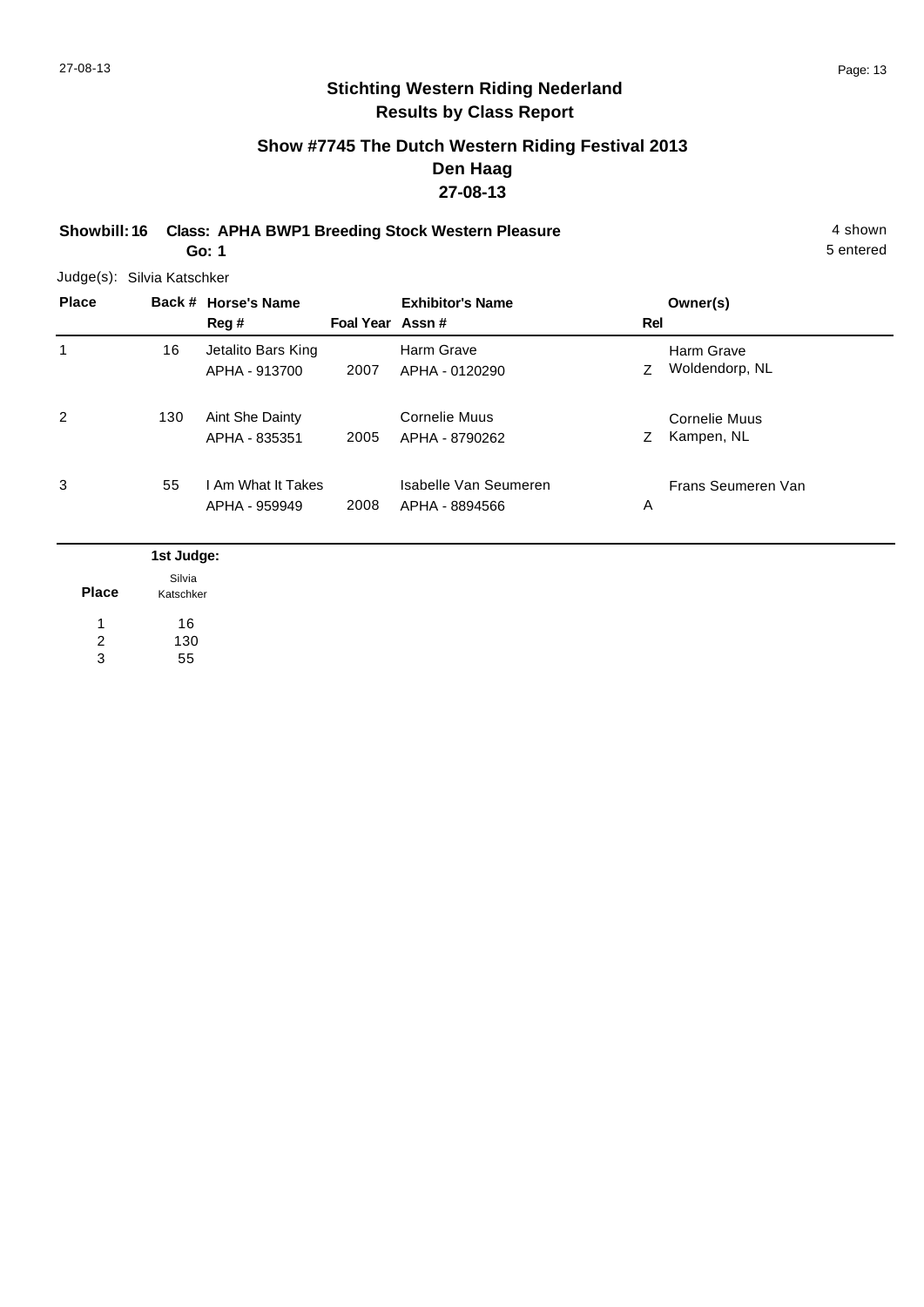## **Show #7746 The Dutch Western Riding Festival 2013 Den Haag 27-08-13**

**Showbill: 16 Class: APHA BWP1 Breeding Stock Western Pleasure** 4 shown **Go: 1**

5 entered

| <b>Place</b> |     | Back # Horse's Name<br>Reg #        | Foal Year Assn# | <b>Exhibitor's Name</b>                 | Rel | Owner(s)                     |
|--------------|-----|-------------------------------------|-----------------|-----------------------------------------|-----|------------------------------|
| 1            | 16  | Jetalito Bars King<br>APHA - 913700 | 2007            | Harm Grave<br>APHA - 0120290            | Z   | Harm Grave<br>Woldendorp, NL |
| 2            | 55  | I Am What It Takes<br>APHA - 959949 | 2008            | Isabelle Van Seumeren<br>APHA - 8894566 | Α   | Frans Seumeren Van           |
| 3            | 130 | Aint She Dainty<br>APHA - 835351    | 2005            | Cornelie Muus<br>APHA - 8790262         | Z   | Cornelie Muus<br>Kampen, NL  |

|              | 1st Judge:        |
|--------------|-------------------|
|              | <b>Rick Lemay</b> |
| <b>Place</b> |                   |
|              | 16                |
| 2            | 55                |
| 3            | 130               |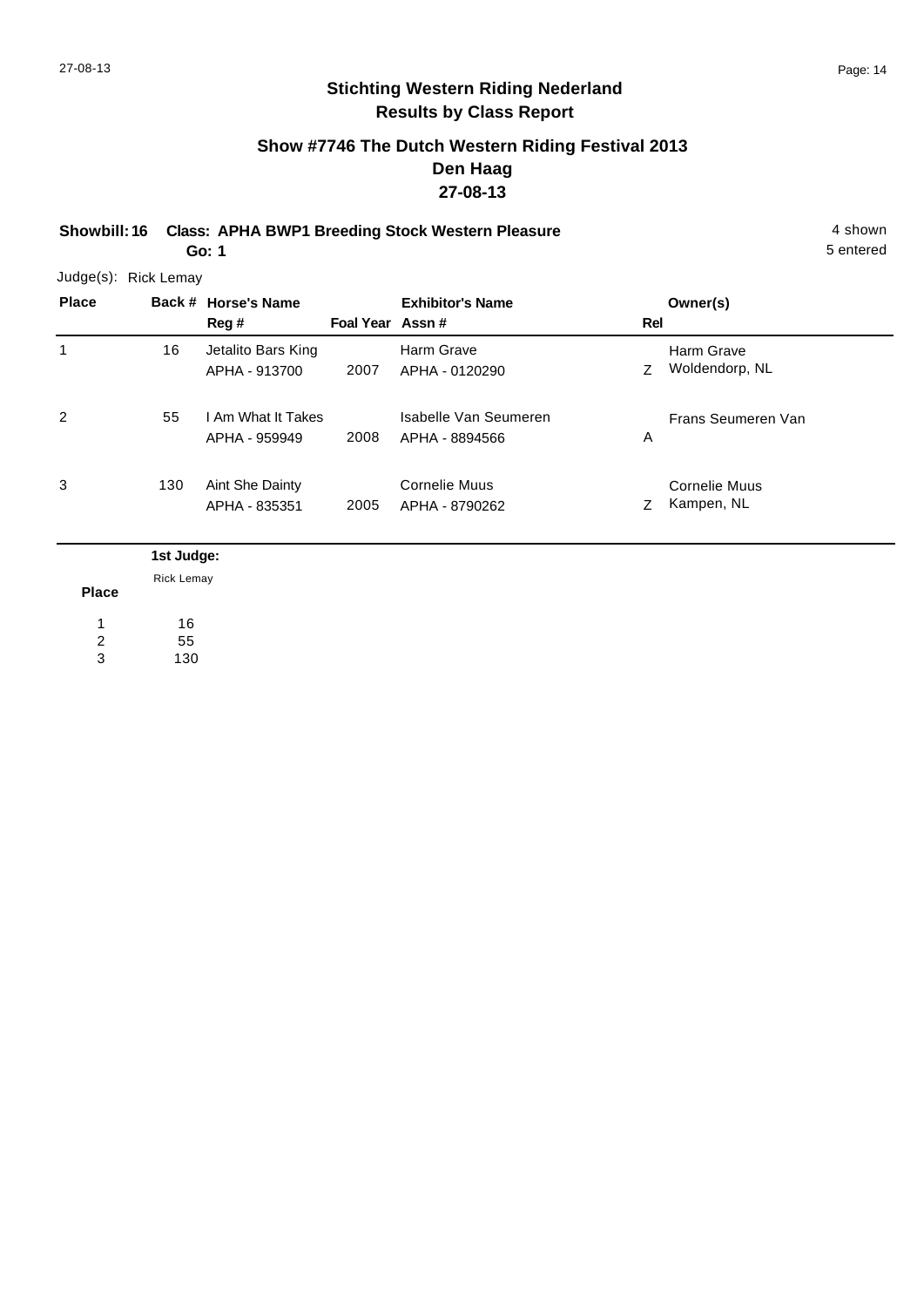## **Show #7745 The Dutch Western Riding Festival 2013 Den Haag 27-08-13**

**Showbill: 17 Class: APHA ABHM Amt Breeding Stock Western Horsemanship** 4 shown 4 shown

**Go: 1**

4 entered

Judge(s): Silvia Katschker

| <b>Place</b> |     | Back # Horse's Name<br>Reg #                  | Foal Year Assn# | <b>Exhibitor's Name</b>                 | Rel | Owner(s)                           |
|--------------|-----|-----------------------------------------------|-----------------|-----------------------------------------|-----|------------------------------------|
| 1            | 228 | <b>Yellow Twostep Dancer</b><br>APHA - 938999 | 2007            | Seerske Zwiers<br>APHA - 8933180        | Ζ   | Seerske Zwiers<br>Otterlo, NL      |
| 2            | 130 | Aint She Dainty<br>APHA - 835351              | 2005            | <b>Cornelie Muus</b><br>APHA - 8790262  | Z   | <b>Cornelie Muus</b><br>Kampen, NL |
| 3            | 16  | Jetalito Bars King<br>APHA - 913700           | 2007            | Harm Grave<br>APHA - 0120290            | Ζ   | Harm Grave<br>Woldendorp, NL       |
| 4            | 55  | I Am What It Takes<br>APHA - 959949           | 2008            | Isabelle Van Seumeren<br>APHA - 8894566 | Α   | Frans Seumeren Van                 |
|              | .   |                                               |                 |                                         |     |                                    |

|              | 1st Judge: |
|--------------|------------|
|              | Silvia     |
| <b>Place</b> | Katschker  |
| и            | 228        |
| 2            | 130        |
| 3            | 16         |
| 4            | 55         |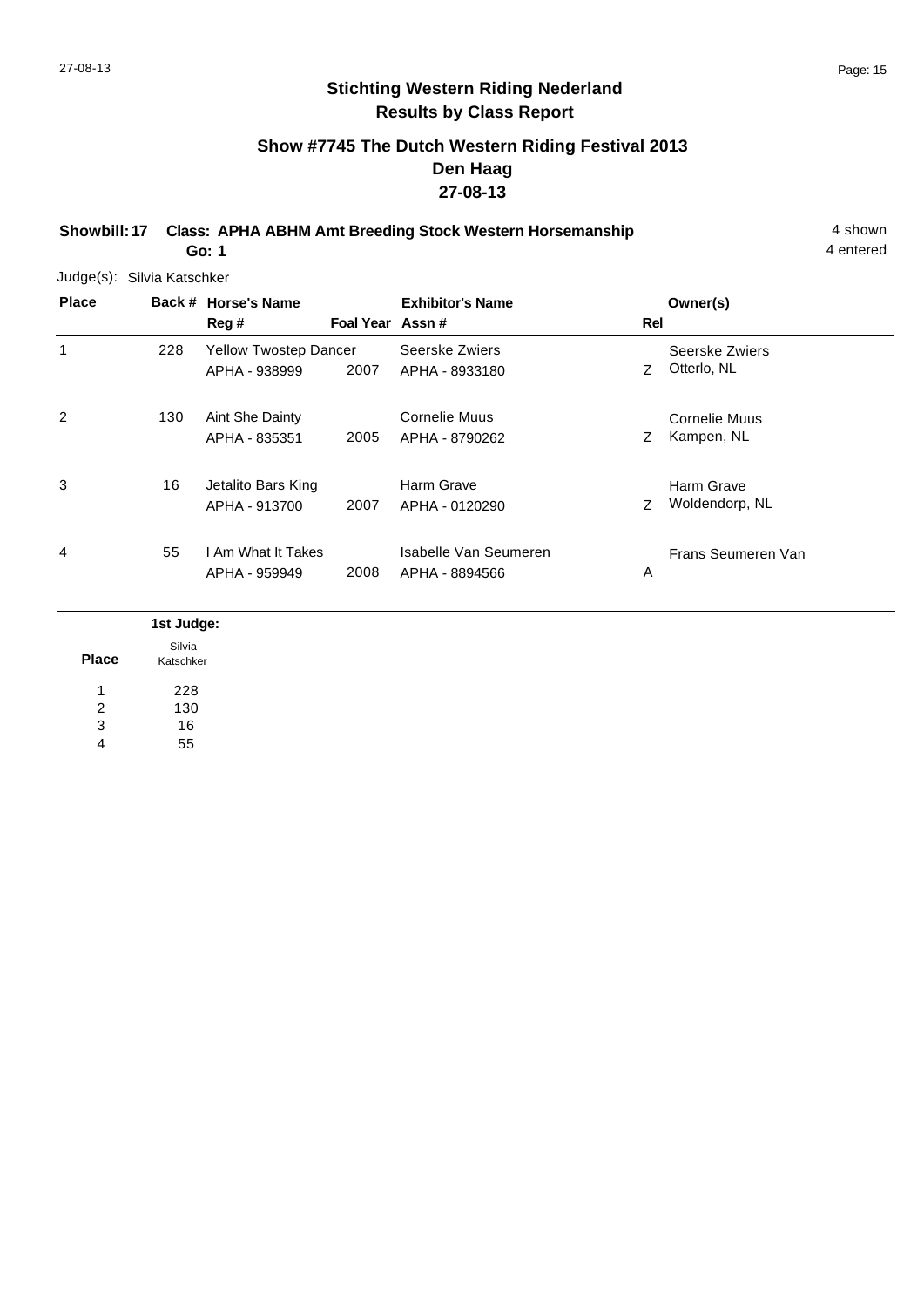## **Show #7746 The Dutch Western Riding Festival 2013 Den Haag 27-08-13**

**Showbill: 17 Class: APHA ABHM Amt Breeding Stock Western Horsemanship** 4 shown **Go: 1**

4 entered

Judge(s): Rick Lemay

| <b>Place</b> |     | Back # Horse's Name<br>Reg #                  | Foal Year Assn# | <b>Exhibitor's Name</b>                 | Rel | Owner(s)                      |
|--------------|-----|-----------------------------------------------|-----------------|-----------------------------------------|-----|-------------------------------|
| 1            | 228 | <b>Yellow Twostep Dancer</b><br>APHA - 938999 | 2007            | Seerske Zwiers<br>APHA - 8933180        | Z.  | Seerske Zwiers<br>Otterlo, NL |
| 2            | 55  | I Am What It Takes<br>APHA - 959949           | 2008            | Isabelle Van Seumeren<br>APHA - 8894566 | A   | Frans Seumeren Van            |
| 3            | 130 | Aint She Dainty<br>APHA - 835351              | 2005            | Cornelie Muus<br>APHA - 8790262         | Z   | Cornelie Muus<br>Kampen, NL   |
| 4            | 16  | Jetalito Bars King<br>APHA - 913700           | 2007            | Harm Grave<br>APHA - 0120290            | Z   | Harm Grave<br>Woldendorp, NL  |

**Place 1st Judge:**  228 55 130 1 2 3 Rick Lemay

16 4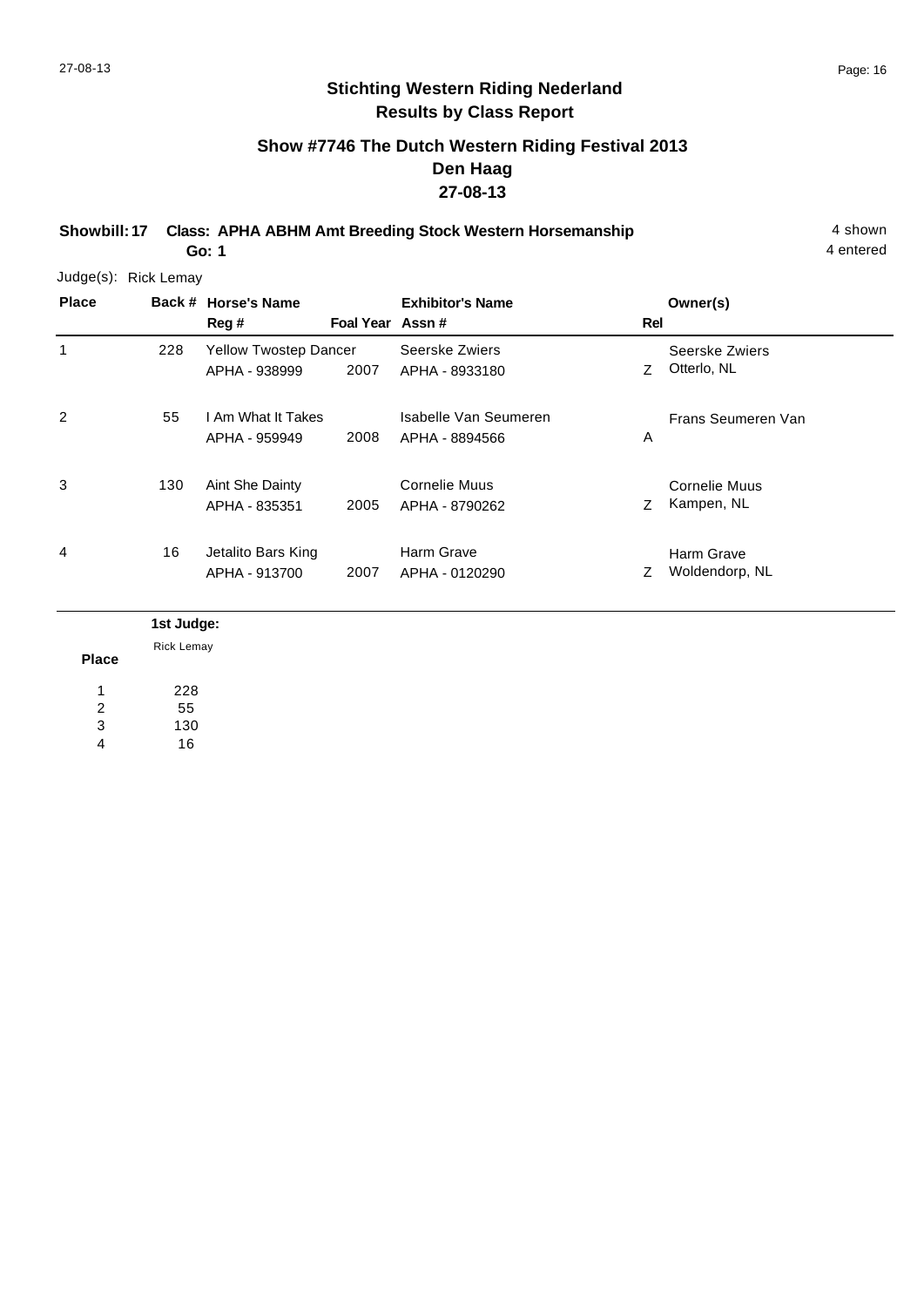## **Show #7745 The Dutch Western Riding Festival 2013 Den Haag 27-08-13**

**Showbill: 18 Class: APHA ABT Amt Breeding Stock Trail All Ages** 4 shown **Go: 1**

Judge(s): Silvia Katschker

**Back # Horse's Name Place Owner(s) Reg # Assn # Foal Year Rel Exhibitor's Name** 1 Z Otterlo, NL Seerske Zwiers 2007 APHA - 8933180 Z Otterlo, NL Yellow Twostep Dancer APHA - 938999 Seerske Zwiers 228 2 Z Woldendorp, NL Harm Grave 2007 Woldendorp, NL APHA - 0120290 Jetalito Bars King APHA - 913700 Harm Grave 16 3 Z Kampen, NL Cornelie Muus 2005 APHA - 8790262 CHANNEL 2005 APHA - 8790262 130 Aint She Dainty APHA - 835351 Cornelie Muus 4 A Frans Seumeren Van 2008 APHA - 8894566 I Am What It Takes APHA - 959949 Isabelle Van Seumeren 55

|              | 1st Judge: |
|--------------|------------|
|              | Silvia     |
| <b>Place</b> | Katschker  |
| и            | 228        |
| 2            | 16         |
| 3            | 130        |
| 4            | 55         |

4 entered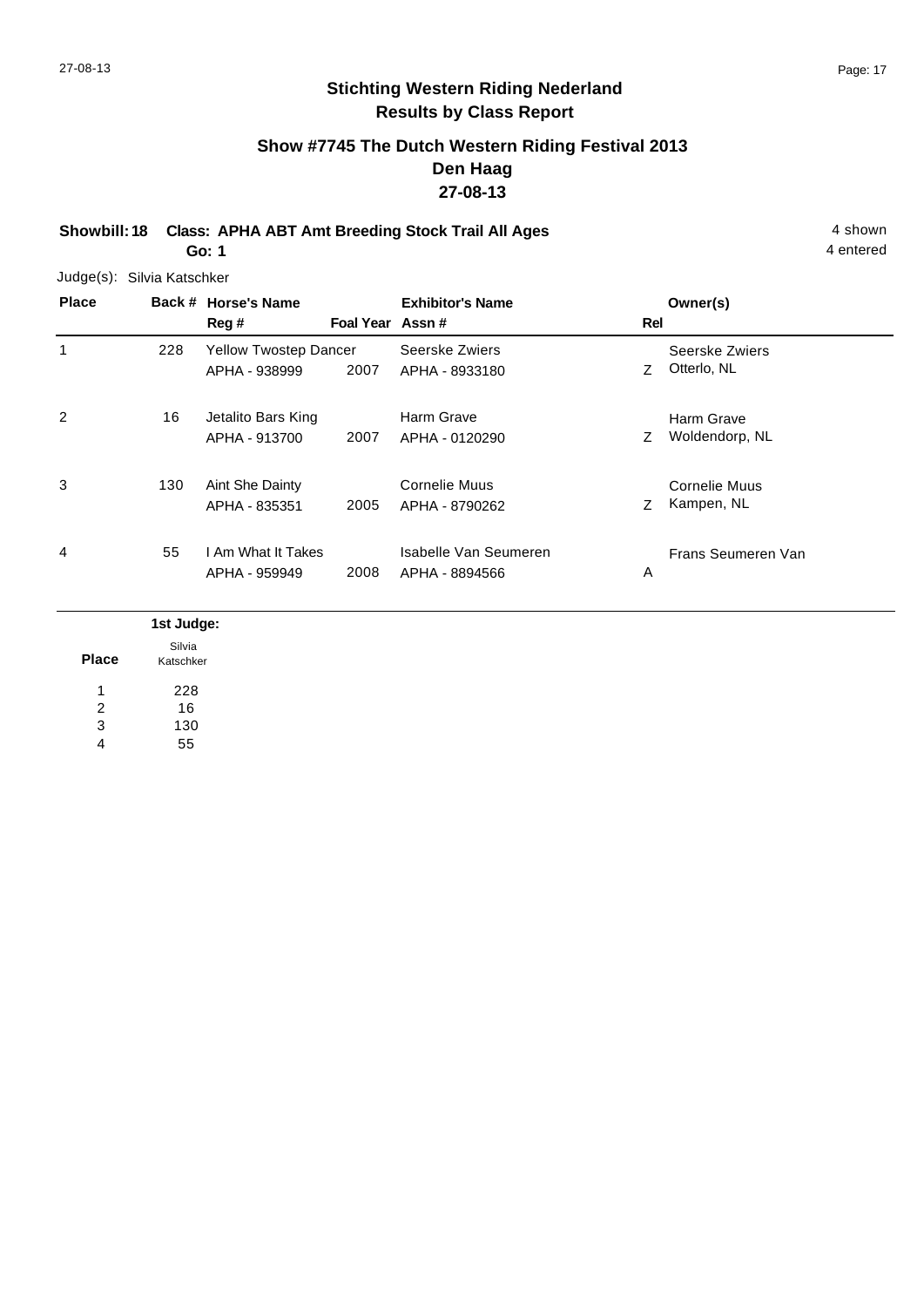## **Show #7746 The Dutch Western Riding Festival 2013 Den Haag 27-08-13**

**Showbill: 18 Class: APHA ABT Amt Breeding Stock Trail All Ages** 4 shown **Go: 1**

4 entered

Judge(s): Rick Lemay

| <b>Place</b> |            | Back # Horse's Name<br>Reg #                  | Foal Year Assn# | <b>Exhibitor's Name</b>                 | Rel | Owner(s)                      |
|--------------|------------|-----------------------------------------------|-----------------|-----------------------------------------|-----|-------------------------------|
|              | 16         | Jetalito Bars King<br>APHA - 913700           | 2007            | Harm Grave<br>APHA - 0120290            | Z   | Harm Grave<br>Woldendorp, NL  |
| 2            | 228        | <b>Yellow Twostep Dancer</b><br>APHA - 938999 | 2007            | Seerske Zwiers<br>APHA - 8933180        | Z   | Seerske Zwiers<br>Otterlo, NL |
| 3            | 130        | Aint She Dainty<br>APHA - 835351              | 2005            | Cornelie Muus<br>APHA - 8790262         | Z   | Cornelie Muus<br>Kampen, NL   |
| 4            | 55         | I Am What It Takes<br>APHA - 959949           | 2008            | Isabelle Van Seumeren<br>APHA - 8894566 | Α   | Frans Seumeren Van            |
|              | 1st Judge: |                                               |                 |                                         |     |                               |

Rick Lemay

**Place** 16 228 130 55 1 2 3 4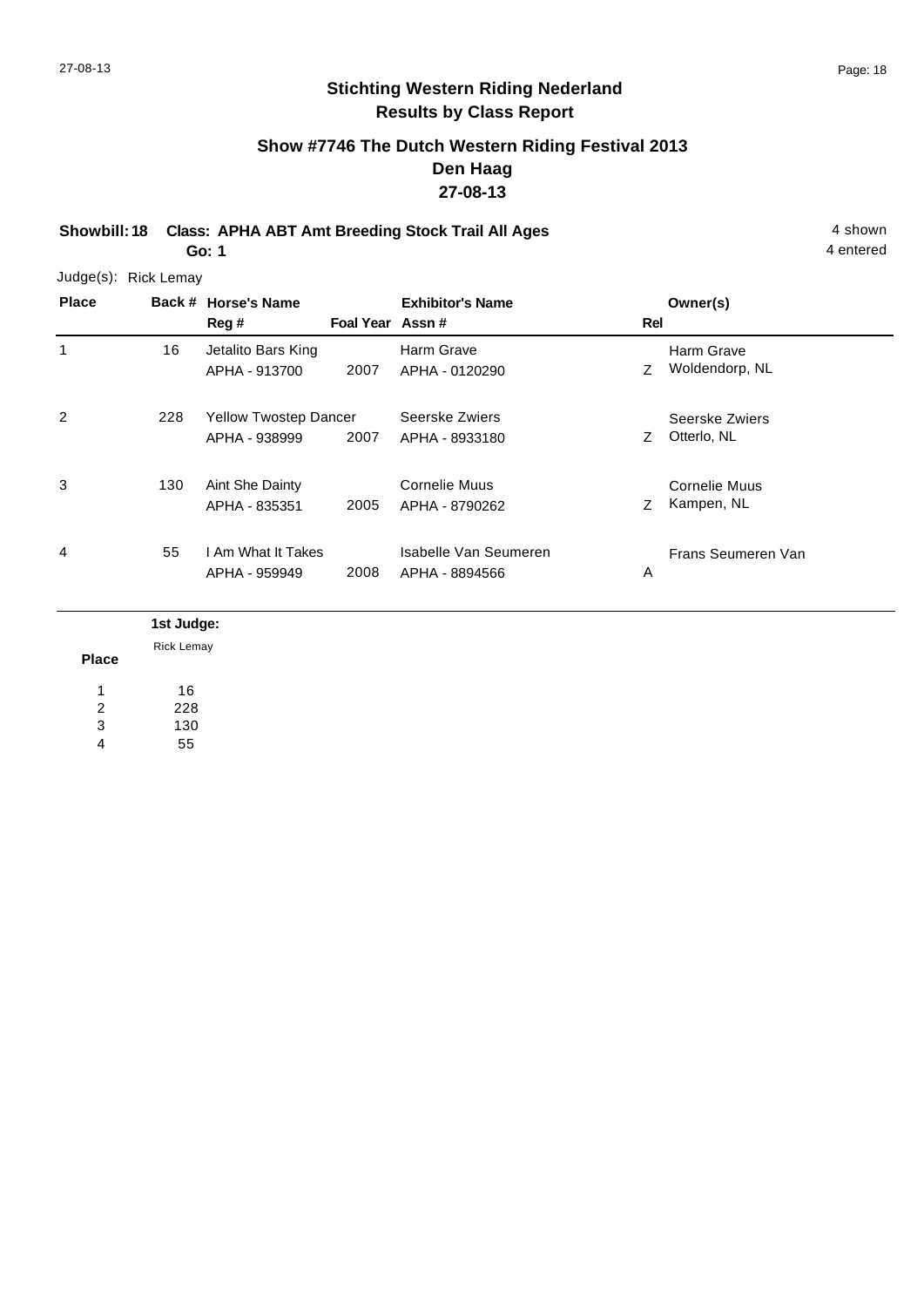## **Show #7745 The Dutch Western Riding Festival 2013 Den Haag 27-08-13**

#### **Showbill: 19 Class: APHA BT1 Breeding Stock Trail 3 Shown 3 shown** 3 shown **Go: 1**

Judge(s): Silvia Katschker

| <b>Place</b> |     | Back # Horse's Name<br>Reg #        | Foal Year Assn# | <b>Exhibitor's Name</b>         | Rel | Owner(s)                         |
|--------------|-----|-------------------------------------|-----------------|---------------------------------|-----|----------------------------------|
| 1            | 16  | Jetalito Bars King<br>APHA - 913700 | 2007            | Harm Grave<br>APHA - 0120290    | Z   | Harm Grave<br>Woldendorp, NL     |
| 2            | 130 | Aint She Dainty<br>APHA - 835351    | 2005            | Cornelie Muus<br>APHA - 8790262 | Z.  | Cornelie Muus<br>Kampen, NL      |
| 3            | 396 | JJ HInts Cool Te<br>APHA - 826367   | 2005            | Anick Worp<br>APHA - 8886945    | Z   | Anick Worp<br>Middenbeemster, NL |

|              | 1st Judge:          |  |  |
|--------------|---------------------|--|--|
| <b>Place</b> | Silvia<br>Katschker |  |  |
|              | 16                  |  |  |
| 2            | 130                 |  |  |
| 3            | 396                 |  |  |

4 entered